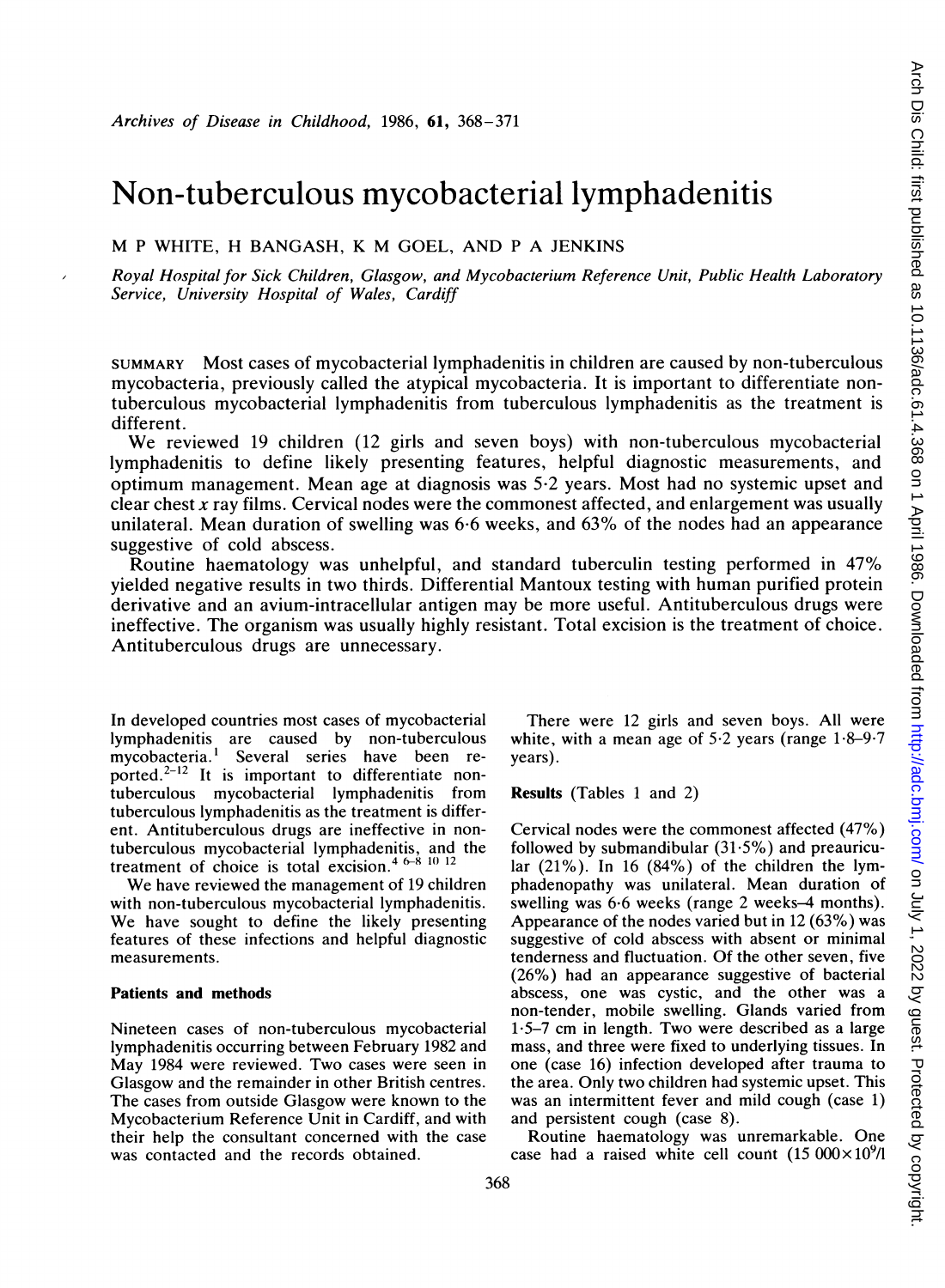| Case No | <b>Tuberculin tests</b>                                               | Mycobacterium cultured  | Antituberculous drugs used                                                                 |
|---------|-----------------------------------------------------------------------|-------------------------|--------------------------------------------------------------------------------------------|
| 1       | <b>Tuberculin PPD</b><br>$1/10$ 000, 10 mm<br><b>AV-INT</b> antigen   |                         | Rifampicin<br>6 months<br>Isoniazid                                                        |
| 2       | $1/10$ 000, 15 mm<br><b>Tuberculin PPD</b><br>$1/10$ 000 negative     | M. avium-intracellulare | Rifampicin<br>3 months<br>Isoniazid                                                        |
| 3       | <b>AV-INT</b> antigen<br>$1/10000$ , $15$ mm<br><b>Tuberculin PPD</b> | M. avium-intracellulare | Rifampicin                                                                                 |
|         | $1/10$ 000 negative                                                   |                         | 7 months<br>Isoniazid                                                                      |
| 4       | Tine test negative                                                    | M. avium-intracellulare | Rifampicin<br>6 weeks<br>Isoniazid                                                         |
| 5       |                                                                       | M. avium-intracellulare | Rifampicin<br>4 months<br>Isoniazid                                                        |
| 6       | <b>Tuberculin PPD</b><br>1/1000 negative                              | M. avium-intracellulare | Pyrazinamide one dose<br>Rifampicin<br>1 week<br>Isoniazid                                 |
| 7       | Tine test negative                                                    | M. avium-intracellulare | Ethambutol<br>Rifampicin<br>3 months<br>Isoniazid                                          |
| 8       |                                                                       | M. malmoense            | Rifampicin<br>6 months<br>Isoniazid                                                        |
| 9       |                                                                       | M. avium-intracellulare |                                                                                            |
| 10      |                                                                       | M. avium-intracellulare | Ethambutol<br>5 months<br>Isoniazid<br>Streptomycin<br>3 months                            |
| 11      | <b>Tuberculin PPD</b><br>? dilution—negative                          | M. malmoense            | Ethionamide<br>Isoniazid<br>9 months<br>Rifampicin                                         |
| 12      | <b>Tuberculin PPD</b><br>? dilution-negative                          | M. avium-intracellulare | Ethionamide<br>8 months<br>Isoniazid<br>12 months<br>Rifampicin<br>15 months<br>Ethambutol |
| 13      |                                                                       | M. malmoense            | Erythromycin<br>4 months<br>Rifampicin<br>6 months<br>Isoniazid                            |
| 14      |                                                                       | M. avium-intracellulare | Rifampicin<br>6 months<br>Isoniazid<br>18 months<br>Ethambutol<br>15 months                |
| 15      |                                                                       | M. malmoense            |                                                                                            |
| 16      |                                                                       | M. malmoense            | Ethambutol<br>1 month<br>Rifampicin<br>6 months<br>Isoniazid                               |
| 17      |                                                                       | M. avium-intracellulare |                                                                                            |
| 18      | Tine test positive                                                    | M. avium-intracellulare | Rifampicin<br>8 months<br>Ethambutol                                                       |
| 19      |                                                                       | M. avium-intracellulare |                                                                                            |

Table <sup>1</sup> Tuberculin tests used, mycobacteria cultured, and drugs used for treatment in 19 cases with non-tuberculous mycobacterial lymphadenitis

PPD=purified protein derivative; AV-INT antigen=an avium-intracellulare composite antigen.

with 60% neutrophils) and two an appreciable rise in the erythrocyte sedimentation rate. Chest  $x$  rays performed in 17 cases were clear in 15 (88%). One had minor inflammatory changes in the right upper lobe (case 6) and another a prominent right hilum  $(\text{case } 8)$ .

No child had received prior BCG vaccination. Only nine (47%) had a standard Mantoux or tine test performed, and this yielded positive results in only three. Differential Mantoux test with human purified protein derivative and an aviumintracellular composite antigen (obtained from the Mycobacterium Reference Unit in Cardiff) were performed in two cases and indicated nontuberculous mycobacterial infection in both. This was taken as sole proof of non-tuberculous mycobacterial infection in case <sup>1</sup> while the remaining cases had bacteriological proof, most of the isolates being mycobacteria of the avium-intracellulare complex. Mean time in obtaining culture results was 7-9 weeks (range 3-16 weeks) and sensitivity results was  $11-5$  weeks (range  $5-16$  weeks). Histology was obtained in 13 cases (68%), and acid fast bacilli were seen in the specimen in eight (61%) of these. The histology was variable and described as caseating granulomas (cases 2, 10, 11, 16, and 17), giant cell granulomas (case 13), chronic granulomas (cases 3, 6, and 18), non-caseating granulomas (case 8), and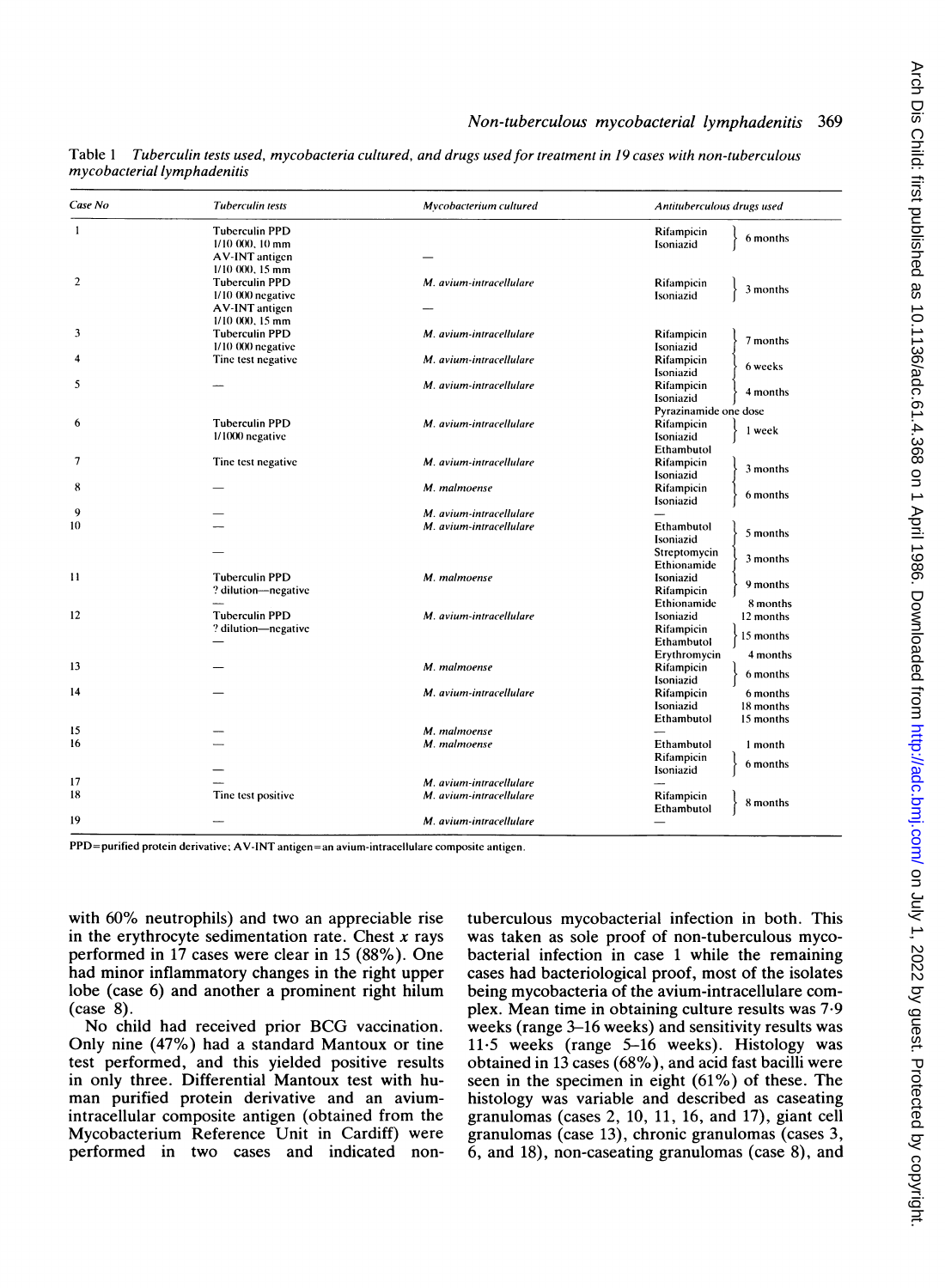### 370 White, Bangash, Goel, and Jenkins

| Case No         | <b>Initial surgery</b> | <b>Outcome</b>           | Repeat surgery                  |
|-----------------|------------------------|--------------------------|---------------------------------|
|                 |                        | Prominent scar           |                                 |
| 2               | Needle aspiration      | Sinus 5 months           | Total excision at 5 months      |
| 3               | Incision + biopsy      | Sinus 2 months           | Incision + drainage at 2 months |
|                 |                        | Prominent scar           |                                 |
| 4               | $Incision + biopy$     | Sinus 4 months           |                                 |
|                 |                        | Prominent scar           |                                 |
| 5               | $lncision + biopy$     | Sinus 3 months           |                                 |
|                 |                        | Indurated wound          |                                 |
| 6               | <b>Total excision</b>  | Uncomplicated            |                                 |
| 7               | Incision + drainage    | Sinus 2 months           |                                 |
|                 |                        | Scab over wound 6 months |                                 |
| 8               | Partial excision       | Uncomplicated            |                                 |
| 9               | Incision + drainage    | Slow resolution          |                                 |
|                 |                        | No sinus                 |                                 |
| 10              | Incision + biopsy      | Sinus 6 months           | Total excision at 6 months      |
| $\overline{11}$ | Needle aspiration      | Sinus 7 months           | Needle aspiration 1 month       |
|                 |                        | Indurated wound          | Partial excision 3 months       |
| 12              | Needle aspiration      | Sinus 5 months           |                                 |
|                 |                        | Prominent scar           |                                 |
| 13              | Partial excision       | Slightly indurated wound |                                 |
| 14              | Incision + drainage    | Sinus 6 weeks            |                                 |
|                 |                        | Discoloured scar         |                                 |
| 15              | Incision $+$ drainage  | Uncomplicated            |                                 |
| 16              | Incision + biopsy      | Sinus 4 months           |                                 |
|                 |                        | Indurated scar           |                                 |
| 17              | <b>Total excision</b>  | Uncomplicated            |                                 |
| 18              | Incision + biopsy      | Sinus 2 months           | Incision $+$ biopsy 1 month     |
|                 |                        | Discoloured scar         |                                 |
| 19              | $Incision + drainage$  | Uncomplicated            |                                 |

Table 2 Surgical procedures performed in 19 cases with lymphadenitis, the outcomes, and subsequent surgery

chronic inflammation with or without giant cells (cases 4 and 5). Histology in case 14 was said to have confirmed the diagnosis, but details were not available. Pus sent for examination for acid fast bacilli in 14 cases was positive in six (43%) and grew non-tuberculous mycobacteria on culture in 12 (85%).

Ten cases (53%) had family screening for mycobacterial disease, and all yielded negative results. Prior antibiotic treatment was received in 14 cases (74%) with no improvement.

Incision and drainage was the commonest surgical procedure (61%) but, together with needle aspiration, led to a high incidence of sinus formation and scarring. After surgery 11 cases (61%) had a draining sinus for a mean of 15-0 weeks (range 6 weeks-7 months), and this only occurred after incision and drainage (eight out of 11 cases) and needle aspiration (three out of three cases). Five of these patients required further surgery, and five are left with a prominent scar. In one (case 16) sinus formation preceded surgery. In contrast, the four children who underwent total or partial excision as <sup>a</sup> primary procedure had an uncomplicated course that in two (cases 6 and 17) could not be attributed to antituberculous drugs.

Antituberculous drugs given to 15 (79%) for a mean of seven months (range <sup>1</sup> week-18 months) seemed to be ineffective even in the three cases (10, 11, and 13) where the organism was sensitive (rifampicin and streptomycin). In most the organism was highly resistant to all the usual first line antituberculous drugs. Prominent scarring occurred in the one child (case 1) treated by antituberculous drugs alone, whereas three of the four children treated with surgery alone (cases 15, 17, and 19) had an uncomplicated course. Drug side effects were uncommon. Case 5 developed generalised erythema after one dose of pyrazinamide. In case 10 anorexia, weight loss, and peripheral eosinophilia developed after three months of treatment with streptomycin and ethionamide and resolved on their withdrawal.

The mean duration of follow up was 10-5 months (range 3-18 months).

### Discussion

We have reviewed <sup>19</sup> cases of non-tuberculous mycobacterial lymphadenitis in children. Presenting features are similar to other reported series. $3-5$  7 8 10-12 Young children are affected, and there is usually no systemic upset or evidence of haematogenous spread. In contrast to tuberculosis, unilateral node enlargement is common and occurs particularly in cervical, submandibular, and preauricular areas. The node may look like a cold abscess, but this is not invariable. It might resemble a cyst or typical bacterial abscess. It is tempting to